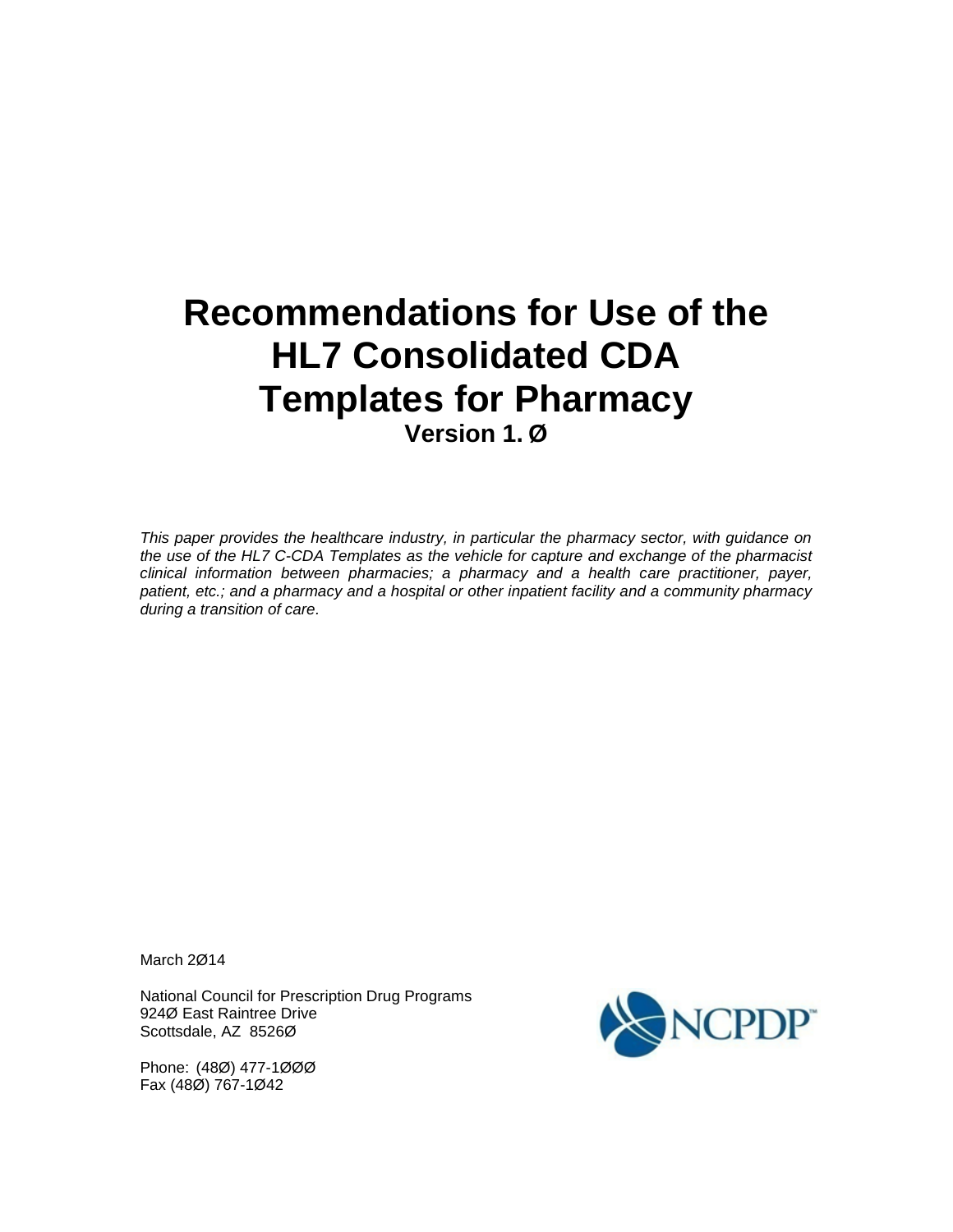*Recommendations for Use of the HL7 Consolidated CDA Templates for Pharmacy*

## **Recommendations for Use of the HL7 Consolidated CDA Templates for Pharmacy Version 1.Ø**

NCPDP recognizes the confidentiality of certain information exchanged electronically through the use of its standards. Users should be familiar with the federal, state, and local laws, regulations and codes requiring confidentiality of this information and should utilize the standards accordingly.

**NOTICE:** In addition, this NCPDP Standard contains certain data fields and elements that may be completed by users with the proprietary information of third parties. The use and distribution of third parties' proprietary information without such third parties' consent, or the execution of a license or other agreement with such third party, could subject the user to numerous legal claims. **All users are encouraged to contact such third parties to determine whether such information is proprietary and if necessary, to consult with legal counsel to make arrangements for the use and distribution of such proprietary information**.

#### **Published by: National Council for Prescription Drug Programs**

**Publication History: Version 1.Ø 2Ø14 Copyright 2Ø14**

**The** *HL7 Implementation Guide for CDA® Release 2: IHE Health Story Consolidation, Release 1.1 - US Realm* **referenced herein is the copyright of Health Level 7. Acquisition and use is subject to the policies and procedures of Health Level7.**

**All rights reserved.** Permission is hereby granted to any organization to copy and distribute this material as long as the copies are not sold. **National Council for Prescription Drug Programs 924Ø E. Raintree Drive Scottsdale, AZ 8526Ø (48Ø) 477-1ØØØ ncpdp@ncpdp.org**

Recommendations for Use of the HL7CCDA for Pharmacy v1.0 March 2014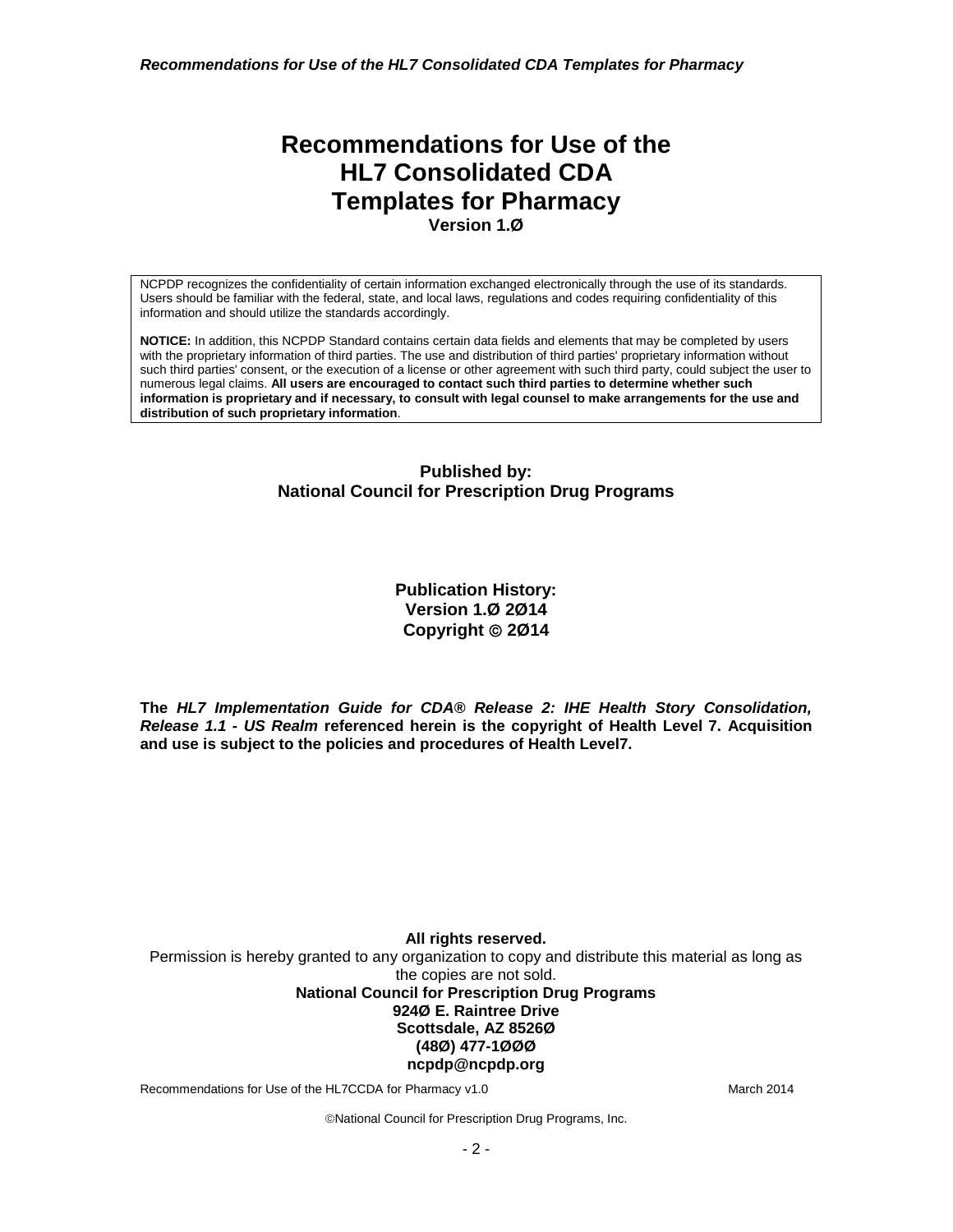## **TABLE OF CONTENTS**

| 1.                                                          |                |  |
|-------------------------------------------------------------|----------------|--|
| 2.                                                          |                |  |
| 3.                                                          |                |  |
| 4.                                                          |                |  |
| 5.                                                          |                |  |
| 5.1<br>5.2<br>5.3<br>5.4<br>5.5<br>5.6<br>5.7<br>5.8<br>5.9 |                |  |
| 6.                                                          |                |  |
| 6.1                                                         | 6.1.1<br>6.1.2 |  |
| 6.2<br>6.3<br>6.4<br>6.5                                    |                |  |
| 6.6<br>6.7<br>6.8<br>6.9<br>6.10                            |                |  |

Recommendations for Use of the HL7CCDA for Pharmacy v1.0

March 2014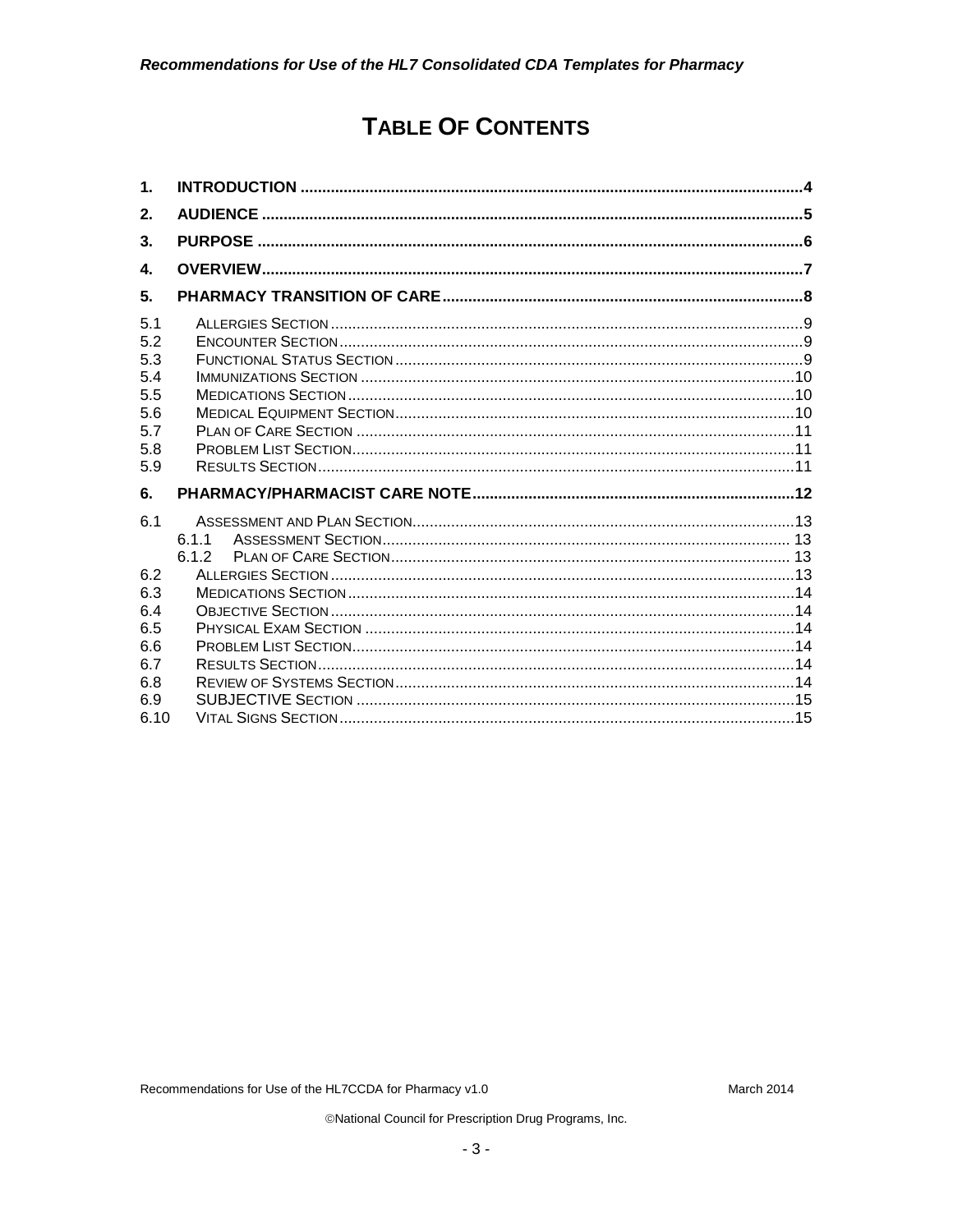#### <span id="page-3-0"></span>**1. INTRODUCTION**

This guide is intended to be used in conjunction with the specification defined in the Health Level Seven International (HL7) Consolidated Clinical Document Architecture C-CDA R1. The NCPDP Professional Pharmacy Services Work Group (WG10) Medication Therapy Management (MTM) Communications Task Group has reviewed the C-CDA and found that the content and functionality of specified templates meet the requirements for structured documentation of patient care services by pharmacists. This enables information exchange related to the following pharmacist provided patient care services documentation:

- Transition of Care Between Inpatient and Community Pharmacy
- Pharmacy/Pharmacist Care Note (PCN)

The C-CDA Continuity of Care Document (CCD) Template meets the requirements for the transition of pharmacy care between an inpatient facility and a community pharmacy. Certain sections of the CCD Template, while not required for conformance with the C-CDA, are considered to be essential for meaningful documentation of this transition between facility and community pharmacies. These sections and the situations in which they are required are discussed in this guidance document.

The C-CDA Progress Note Template meets the requirements for the Pharmacy/Pharmacist Care Note (PCN). Certain sections of the Progress Note Template, while not required for conformance with the C-CDA, are considered to be essential for meaningful PCN documentation. These sections and the situations in which they are required are discussed in this guidance document.

Information regarding levels of constraint, conformance statements, conformance verbs, cardinality, vocabulary conformance, and null flavor is found in the *HL7 Implementation Guide for CDA® Release 2: IHE Health Story Consolidation, Release 1.1 - US Realm* Section 1.7 and Section 1.8. The full specification of the C-CDA CCD and Progress Note Templates is found in Section 3.8 and Section 3.1 respectively. The specifications for the US Realm Header are found in Section 2. The constraints as defined in the C-CDA are in accordance with Stage 1 Meaningful Use. This document is available from HL7 at [http://www.hl7.org.](http://www.hl7.org/) The current specific link for download of the implementation guide is [http://www.hl7.org/implement/standards/product\\_section.cfm?section=3&ref=nav.](http://www.hl7.org/implement/standards/product_section.cfm?section=3&ref=nav)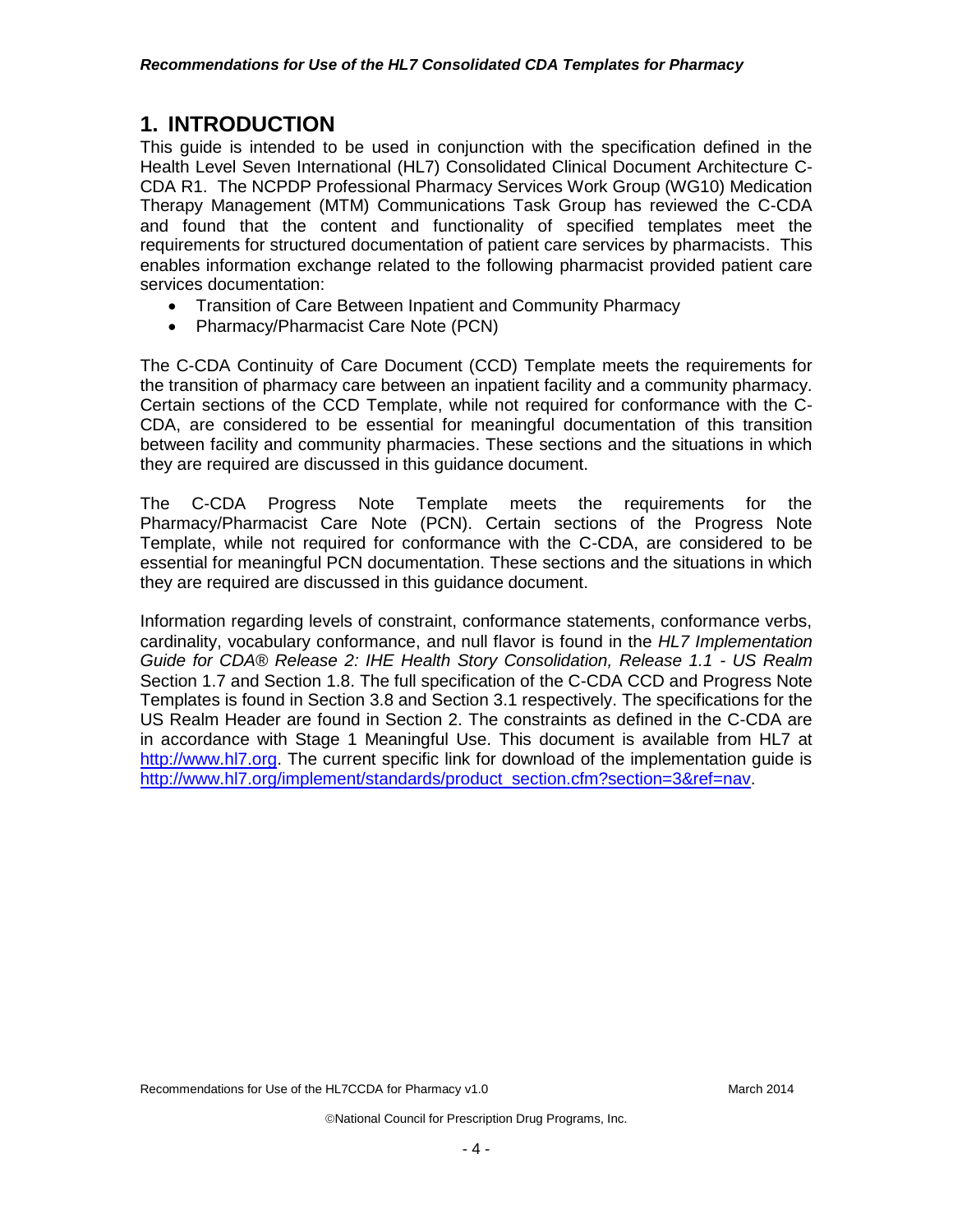## <span id="page-4-0"></span>**2. AUDIENCE**

The audience for this supplement to the C-CDA includes pharmacies (both inpatient and outpatient), pharmacists and other providers of medication management services; pharmacotherapy evaluation/management (PEM) service providers, healthcare practitioners providing services to the patient who is the subject of these documents; pharmacy, EHR and PHR system developers and vendors; care/case managers, payers and quality reporting entities.

Recommendations for Use of the HL7CCDA for Pharmacy v1.0 March 2014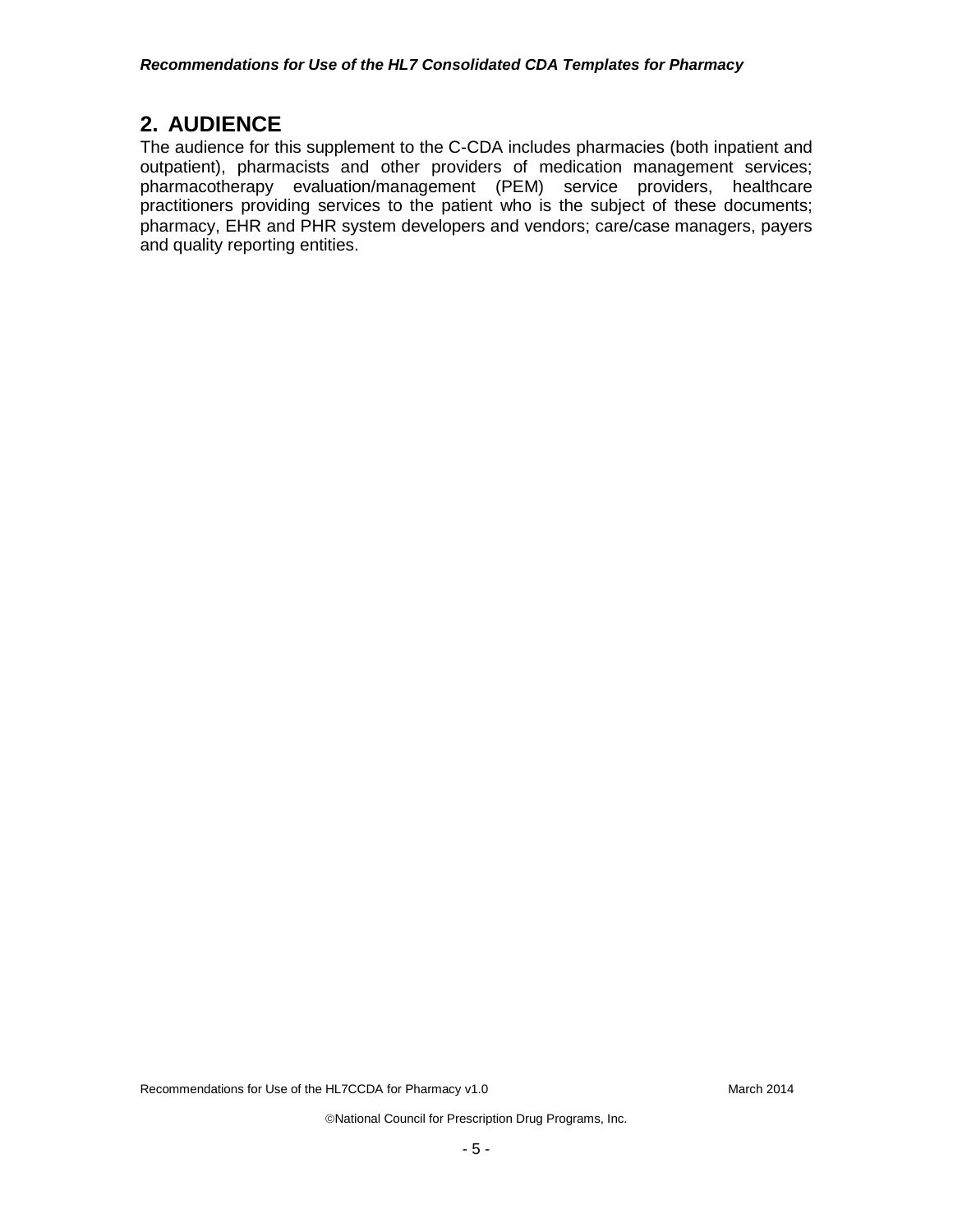## <span id="page-5-0"></span>**3. PURPOSE**

The scope of this document is to provide guidance to the pharmacy sector of the healthcare industry on the use of the HL7 C-CDA in documenting patient care services provided by pharmacists and other providers of MTM services.

Recommendations for Use of the HL7CCDA for Pharmacy v1.0 March 2014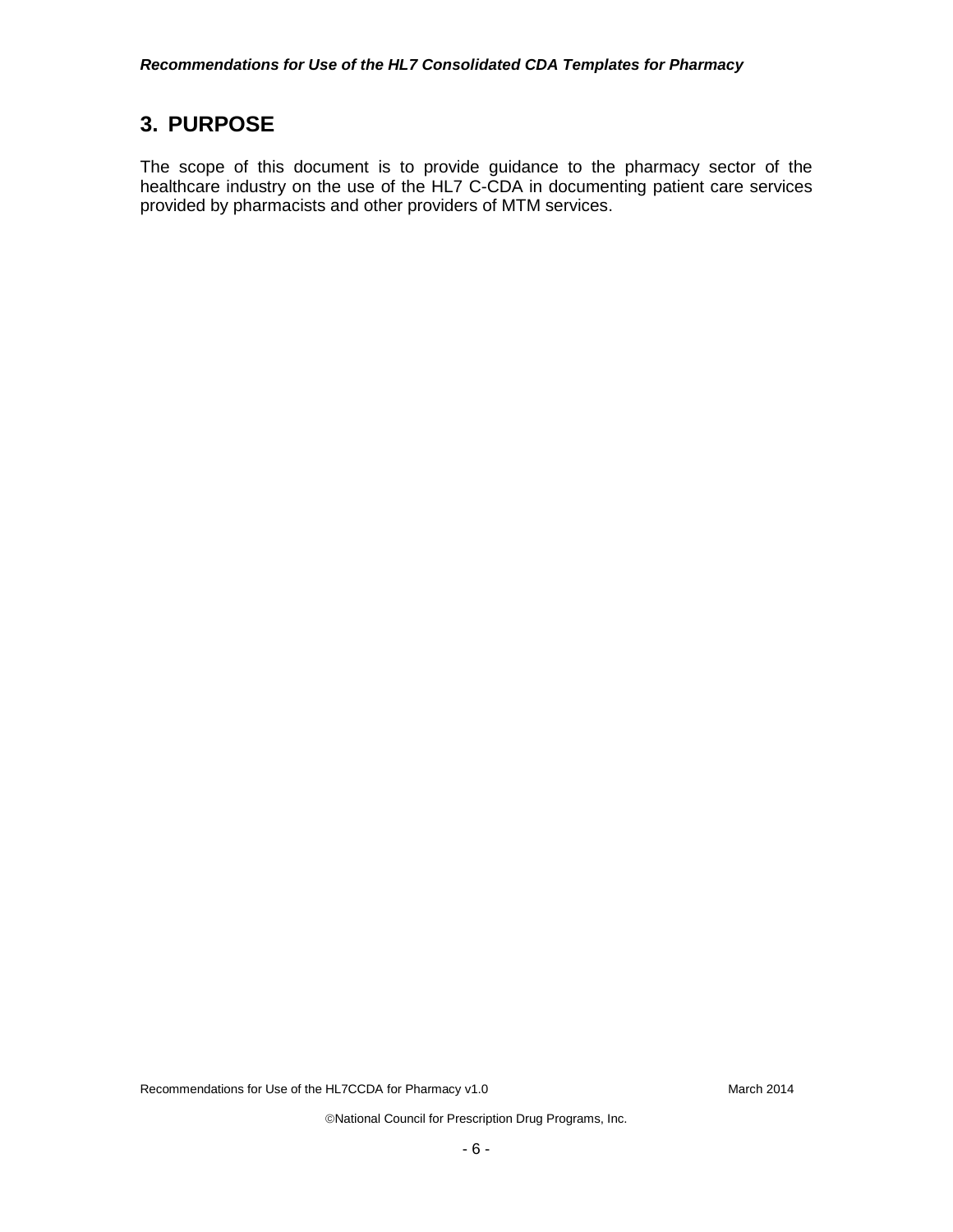## <span id="page-6-0"></span>**4. OVERVIEW**

The C-CDA is a collection of structured document level templates (e.g., Continuity of Care Document (CCD), Consultation Note, Discharge Summary, Progress Note, etc.) Each of these structured document level templates contains section level templates which in turn contain entry level templates. Conformance criteria are defined in the C-CDA for all levels of the templates.

Pharmacists' patient care services are frequently provided in the day-to-day practice of pharmacy. Such activities include but are not limited to:

- medication therapy management (MTM)
- pharmacotherapy evaluation/management (PEM)
- counseling regarding use of medication, possible side effects, dietary considerations associated with the use of a specific medication,
- health and wellness services
- disease management
- education
- monitoring of clinical indicators such as anticoagulation therapy, insulin therapy, etc.

Documentation and communication of these within the patient records including electronic health records (EHR), personal health records (PHR) and among the patient's care team service locations is critical to optimal patient care. The C-CDA templates provide a vehicle for these functions.

The C-CDA is comprised of the following document level templates:

- Continuity of Care Document (CCD) (Summarization of Episode Note)
- Consultation Note
- Diagnostic Imaging Report
- Discharge Summary
- History and Physical Note
- Operative Note
- Procedure Note
- Progress Note
- Unstructured Document

Each of these templates employs a defined set of optional or required segment level templates, which in turn utilize defined optional and required entry-level templates. The CCD, Progress Note, the Procedure Note and the Unstructured Document all provide potential functionality for documenting pharmacist services.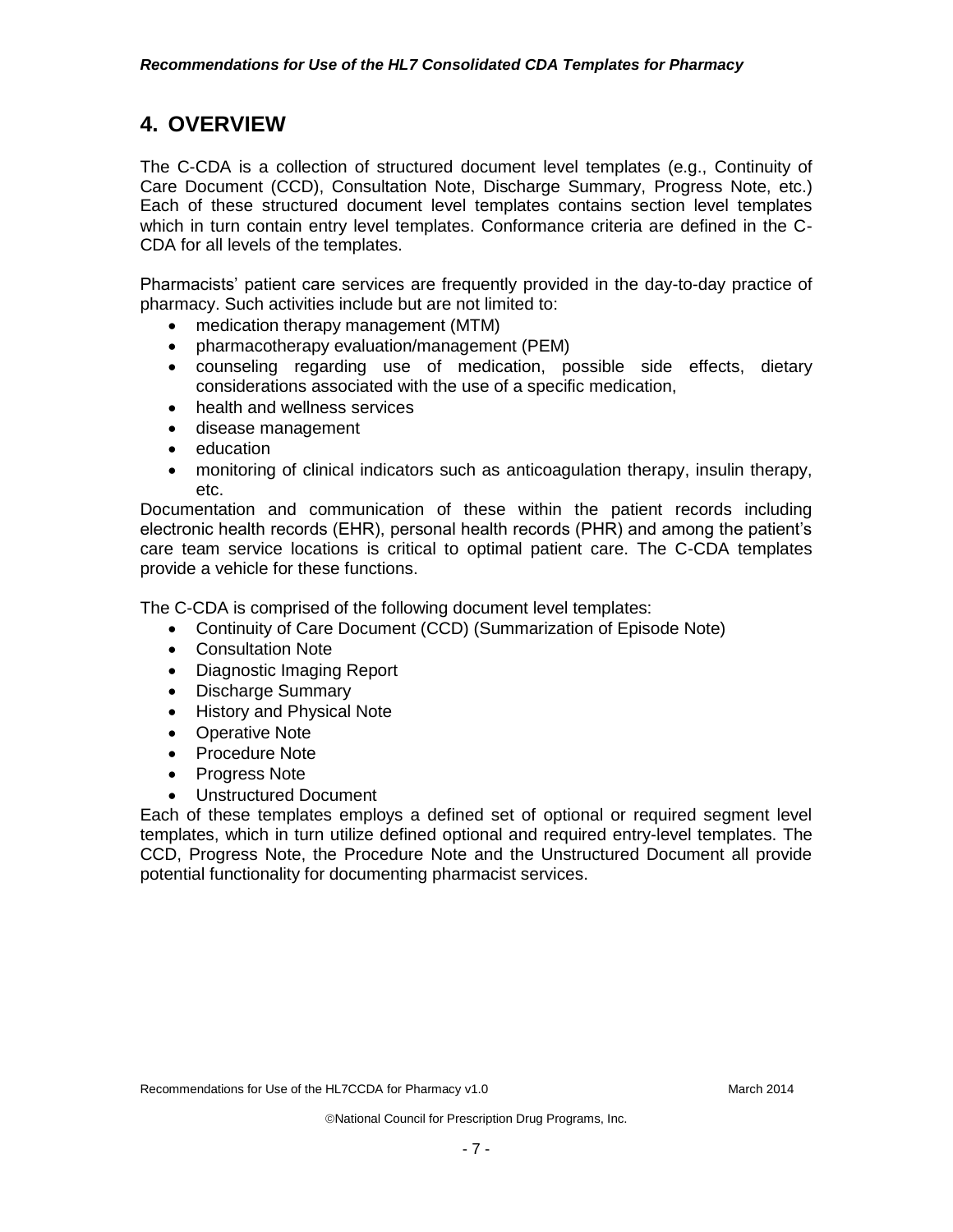## <span id="page-7-0"></span>**5. PHARMACY TRANSITION OF CARE**

Patients being admitted to an inpatient facility, transferred from one facility to another, (e.g., acute care hospital to long term care facility (LTC)) or discharged to the community require exchange of information related to the patient's medications and management of medication related issues. When such services are provided to a patient in a facility it is necessary to record them in the patient's pharmacy profile, electronic medication administration record (eMAR), (EHR) and/or (PHR) so they may be shared with the patient's other care providers, care management or utilization entities and payers. This section describes the use of the C-CDA/CCD to capture and exchange the necessary content to meet the requirements for documentation of these services.

The Pharmacy Transition of Care guidance utilizing the C-CDA Continuity of Care Document (CCD) template sets out the situations which define requirements for the optional sections of the CCD Template as they relate to pharmacotherapy evaluation/management (PEM) services during transitions of care. While the guidance addresses primarily the use for communication of transition information between the inpatient and community pharmacy settings, it does not restrict use in other setting transfers.

The CCD template requires completion of the following sections;

- Allergies
- Medications
- Problem List
- Procedures (List of Surgeries and/or History of Procedures required only for inpatient settings)
- Results

In addition, it is recommended that the following optional sections in the CCD be included in the Transitions of Care for Pharmacy:

- Encounters
- Functional Status
- Immunizations
- Plan of Care

All other optional sections may be sent as appropriate to the specific patient and care circumstances and in accordance with jurisdictional law, scope of practice and contractual requirements. These sections include Advance Directives, Family History, Functional Status, Medical Equipment, Payers, Social History and Vital Signs.

A Transitions of Care for Pharmacy summary documents the care provided by a pharmacist before a patient transitions between care settings. The summary includes but is not limited to the following information:

- medications administered/given/taken/dispensed
- medications ordered at discharge/transfer
- a reconciled list of all medications to be used by the patient, (prescribed, nonprescribed and supplement medications)
- results of laboratory tests and orders for follow-up laboratory monitoring
- documentation of patient instructions and counseling provided by the pharmacist
- reported and observed clinical status

Recommendations for Use of the HL7CCDA for Pharmacy v1.0 March 2014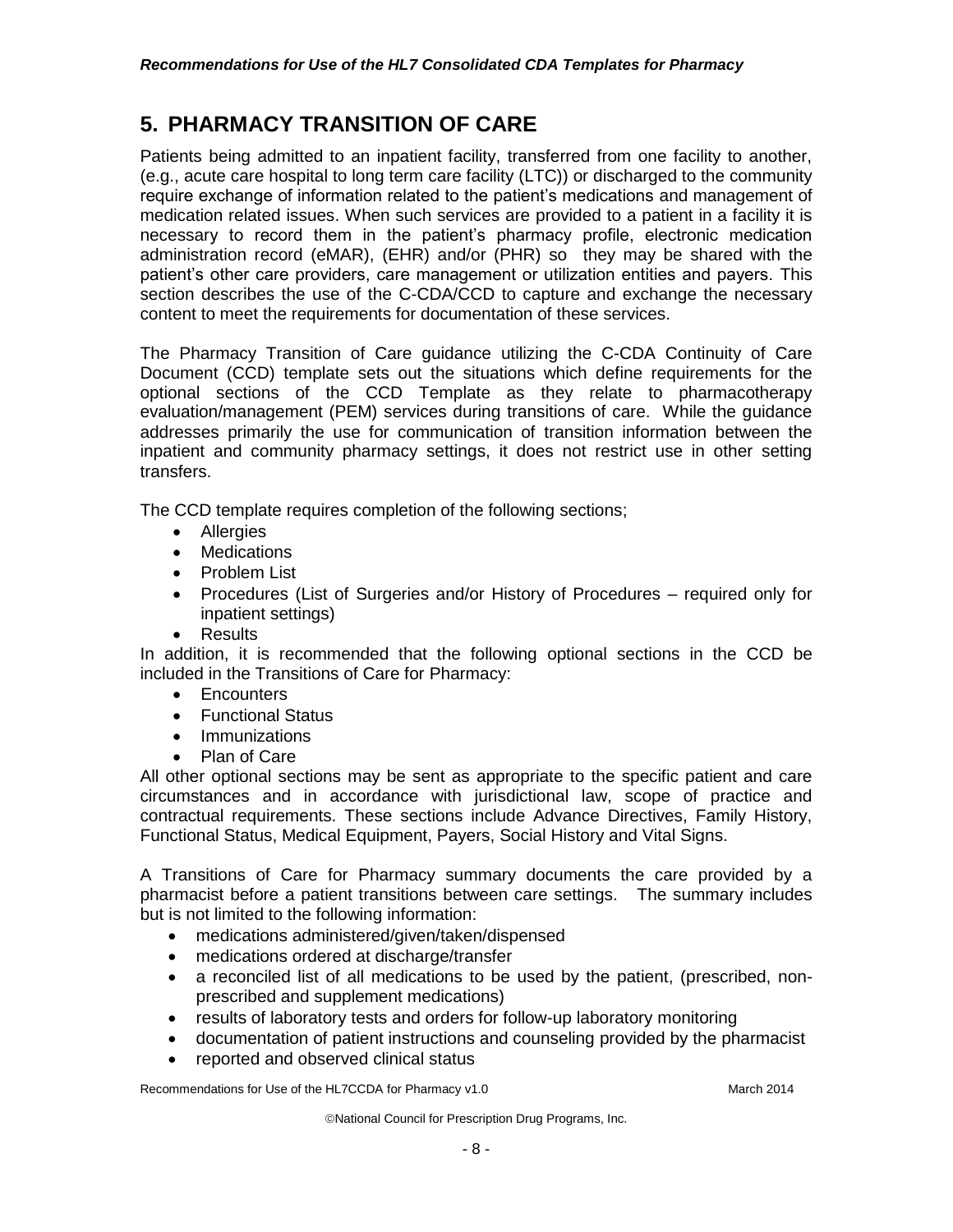- problems and conditions of the patient
- pharmacist identified issues impacting the implementation and potential success of the treatment recommendation
- the proposed plan of care, e.g. medication action plan

The Transitions of Care for Pharmacy uses the CCD Template and must conform to the US Realm Clinical Document Header. It must carry the document-level templateId 2.16.840.1.113883.10.20.22.1.2 "Summarization of Episode Note" asserting conformance with specific constraints of a CCD and the fixed CCD document type LOINC code, 34133-9.

As used in Transitions of Care for Pharmacy the CCD provides a snapshot in time of the pertinent clinical, demographic, and administrative data related to PEM services provided by pharmacists to a specific patient at the point of the transition of care.

The optional sections should be provided where information is available and the pharmacist identifies an impact to the medication management. Medication related problems and concerns should be documented and codified with ICD-10 and/or SNOMED CT as appropriate using the Problem List Section. Lab results obtained from outside sources or assessed by the pharmacist to support the medication orders and instructions should be included as appropriate. Additional content is to be included to meet the specific patient use case and as permitted by pharmacy practice acts, collaborative practice agreements and jurisdictional law.

#### <span id="page-8-0"></span>*5.1 ALLERGIES SECTION*

The Allergy Section should list currently active and any relevant historical allergies and adverse reactions including any medication allergies, adverse reactions, idiosyncratic reactions, anaphylaxis/anaphylactoid reactions to food items, and metabolic variations or adverse reactions/allergies to other substances (such as latex, iodine, tape adhesives) that would impact the safety of health care delivery and affect the selection and utilization of specific medication therapies.

#### <span id="page-8-1"></span>*5.2 ENCOUNTER SECTION*

The Encounter Section as used in Transitions of Care for Pharmacy lists and describes any encounters or interaction, between a patient and a practitioner/pharmacist who is providing PEM services pertinent to the patient's current health status or historical health history, regardless of the setting. The encounter may be face-to-face, by telephone or email for example.

#### <span id="page-8-2"></span>*5.3 FUNCTIONAL STATUS SECTION*

The Functional Status Section describes the patient's level of awareness, capabilities, strengths/weaknesses and resources including caregiver support. It is recommended for use in Transitions of Care for Pharmacy to address concerns involving the patient's ability to understand, retain and follow the ordered medication instructions (i.e., the capacity for adherence to the medication regimen), ability to use the medication as

Recommendations for Use of the HL7CCDA for Pharmacy v1.0 March 2014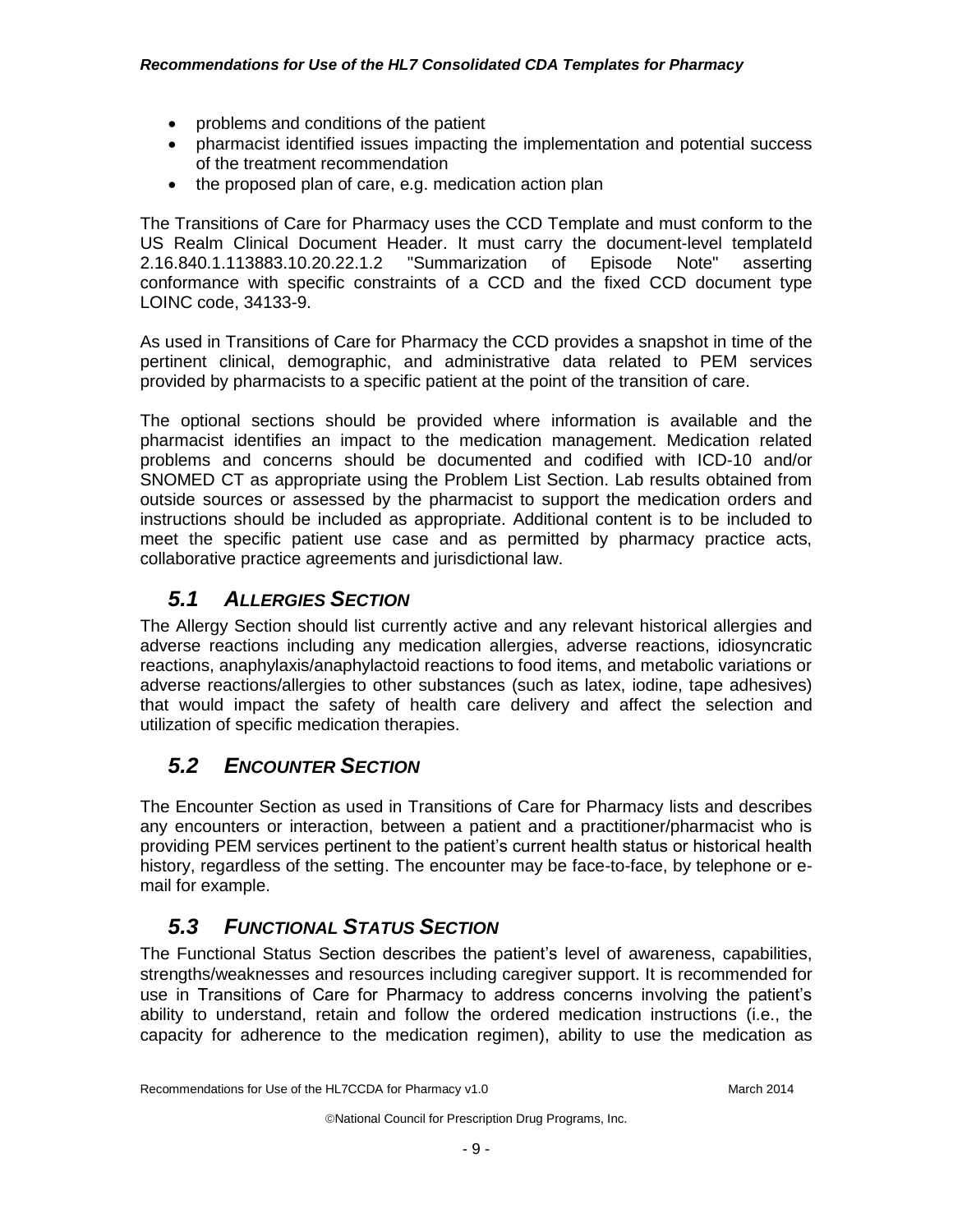prescribed (e.g. a need for compliance packaging, special labeling, liquid rather than solid, etc). The information may include:

- Mental status or competency
- Activities of Daily Living (ADLs), including bathing, dressing, feeding, grooming
- Home or living situation having an effect on the health status of the patient
- Ability to care for self
- Social activity, including issues with social cognition, participation with friends and acquaintances other than family members
- Occupation activity, including activities partly or directly related to working, housework or volunteering, family and home responsibilities or activities related to home and family
- Communication ability, including issues with speech, writing or cognition required for communication
- Perception, including sight, hearing, taste, skin sensation, kinesthetic sense, proprioception, or balance

The reported functional or cognitive status may be based on observations resulting from an assessment scale, evaluation or question and answer assessment.

Any deviation from normal function that would interfere with self care or the medical therapeutic process in any way should be included. A note of normal function or a change in functioning status is also valid for inclusion.

#### <span id="page-9-0"></span>*5.4 IMMUNIZATIONS SECTION*

The Immunizations Section defines a patient's current immunization status and pertinent immunization history. The primary use case for the Immunization section is to enable communication of a patient's immunization status. The section should include current immunization status (completed, overdue, planned and/or recommended immunizations), and may contain the entire immunization history that is relevant to the period of time being summarized.

It is recommended that any known information, including that derived from registry checks, should be reported. Recommendations and/or scheduling for future immunizations may also be included.

#### <span id="page-9-1"></span>*5.5 MEDICATIONS SECTION*

The Medications Section defines a patient's current medications and pertinent medication history. At a minimum, the currently active medications are to be listed, with an entire medication history as an option. The section may also include a patient's prescription and dispense history. If the patient is not known to be on medications an entry asserting that is required in the Medications Section.

#### <span id="page-9-2"></span>*5.6 MEDICAL EQUIPMENT SECTION*

Use of the Medical Equipment Section is recommended for Transitions of Care for Pharmacy to document use of medication related medical equipment, both implantable

Recommendations for Use of the HL7CCDA for Pharmacy v1.0 March 2014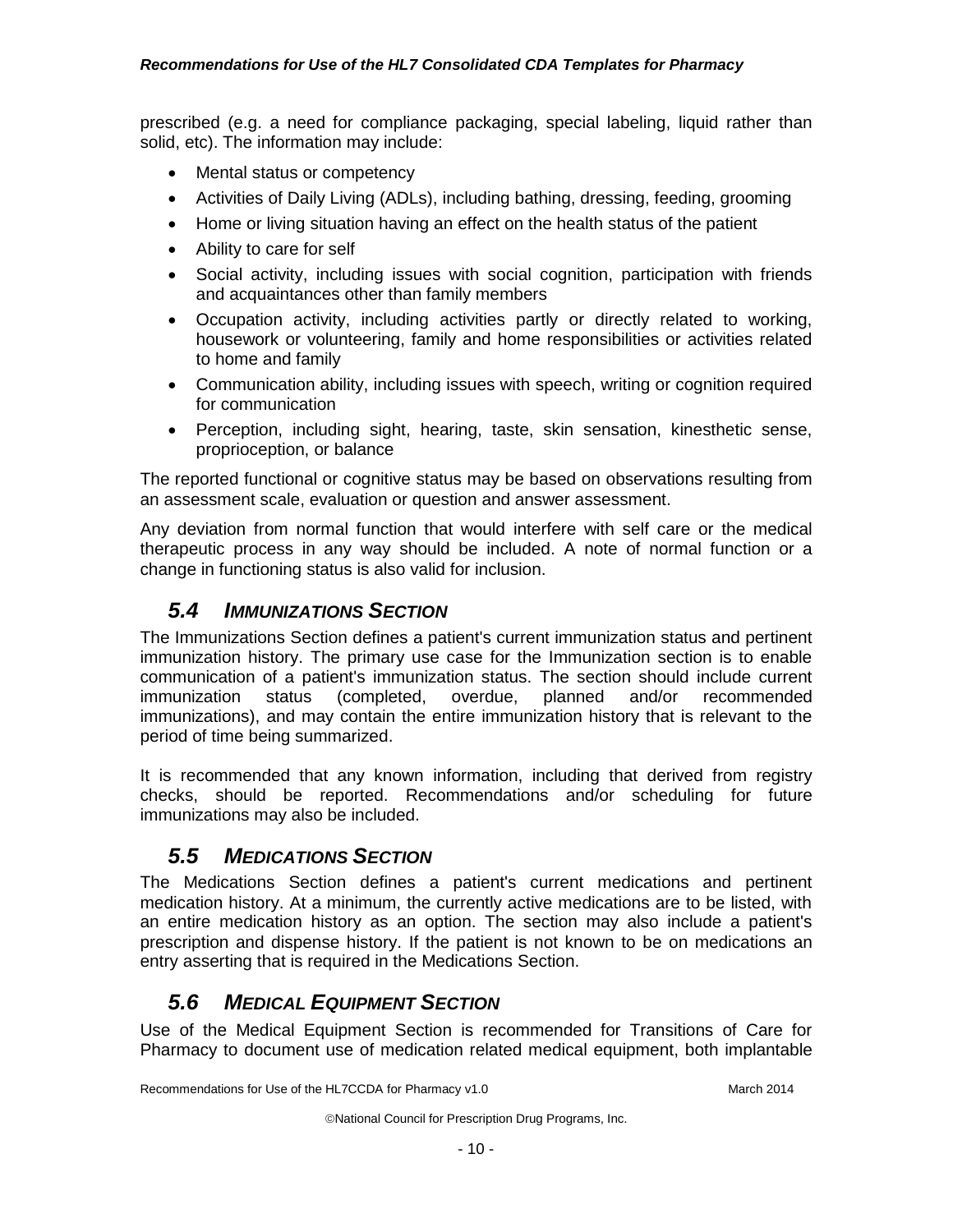and durable equiment. For example: use of insulin, pain management or infusion pumps; glucose monitoring equipment, nebulizers, oxygen, CPAP, mobile health devices, etc.

## <span id="page-10-0"></span>*5.7 PLAN OF CARE SECTION*

The Plan of Care Section contains the medication action plan and other pharmacist related care activities for the patient. All active, incomplete, or pending orders, appointments, referrals, procedures, services, or any other pending event of clinical significance to the current care of the patient should be listed unless constrained due to privacy issues. The plan may also contain information about ongoing care of the patient and information regarding goals and clinical reminders. Information regarding patient education either given or planned may be included.

## <span id="page-10-1"></span>*5.8 PROBLEM LIST SECTION*

The Problem List Section lists and describes at a minimum, all pertinent current and historical clinical problems relevant to the patient at the time of the transition of care. For the purpose of the Transition of Care the focus is the relationship between the medication being used or needed and the problem being addressed. Some problems are self identified by the patient and some are identified though the assessment of the patient during the pharmacist process-of-care encounter.

## <span id="page-10-2"></span>*5.9 RESULTS SECTION*

The Results Section contains the results of testing performed relevant to the current episode of care including observations such as hematology, chemistry, serology, virology, toxicology, microbiology, plain x-ray, ultrasound, CT, MRI, angiography, echocardiography, nuclear medicine, pathology, and procedure observations. It can contain all results for the period of time being documented including notable results such as abnormal values or relevant trends. Where allowed by pharmacy practice acts, pharmacists may obtain samples and perform the analysis.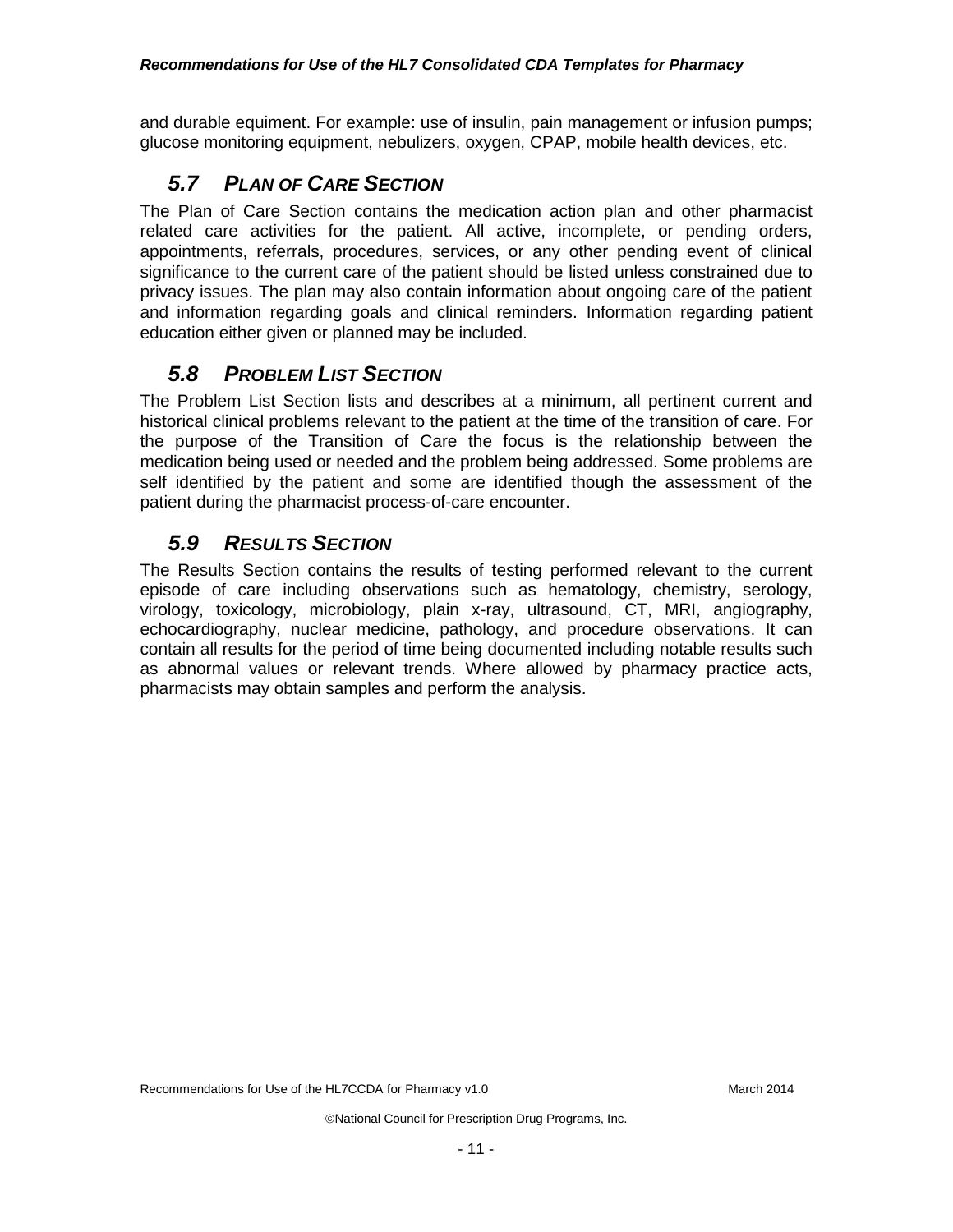### <span id="page-11-0"></span>**6. PHARMACY/PHARMACIST CARE NOTE**

Clinical services are frequently provided by pharmacies and pharmacists in the day-today practice of providing medication. Such activities include but are not limited to: counseling regarding use of medication, possible side effects, dietary considerations associated with the use of a specific medication, and monitoring of clinical indicators such as blood sugar levels, etc. When such services are provided it is necessary to record them for the patient's pharmacy profile, electronic health record (EHR) and /or personal health record (PHR) so that they may be shared with the patient's other care providers, care management or utilization entities and payers. This section describes the use of the C-CDA Progress Note Template to capture and exchange the necessary content to meet the requirements for documentation of these services.

The Pharmacy/Pharmacist Care Note (PCN) guidance utilizing the C-CDA Progress Note template sets out the situations which define requirements for the optional sections of the CCD Template as they relate to pharmacotherapy evaluation/management (PEM) services.

The C-CDA Progress Note template requires completion of the Assessment and Plan which may be accomplished as either a single document or as separate Assessment and Plan Documents. In addition to the required section, it is recommended that the following optional sections in the in the Progress Note template be included in the PCN:

- Allergies
- Medications
- Objective
- Problem List
- Results
- Subjective

All other optional sections may be sent as appropriate to the specific patient and care circumstances and in accordance with jurisdictional law, scope of practice and contractual requirements. These sections include Physical Exam, Review of Systems and Vital Signs.

A PCN is a progress note that documents the care provided by a pharmacist as a result of an encounter in any patient care setting. The PCN includes the reported and observed clinical status, problems and conditions of the patient, and the proposed plan of care. Prescribed medications, over the counter (OTC) medications and supplements are recorded.

For the purpose of the PCN it is important that the Objective and Subjective Sections be included along with the Assessment and Plan of Care Sections to meet the industry recommendations for best practice. Medication related problems and concerns should be documented and codified as appropriate using the Problem List Section. Lab results obtained from outside sources or assessed by the pharmacist to support the medication orders and instructions should be included as appropriate. Additional content is to be included to meet the specific patient use case and as permitted by pharmacy practice acts, collaborative practice agreements and jurisdictional law.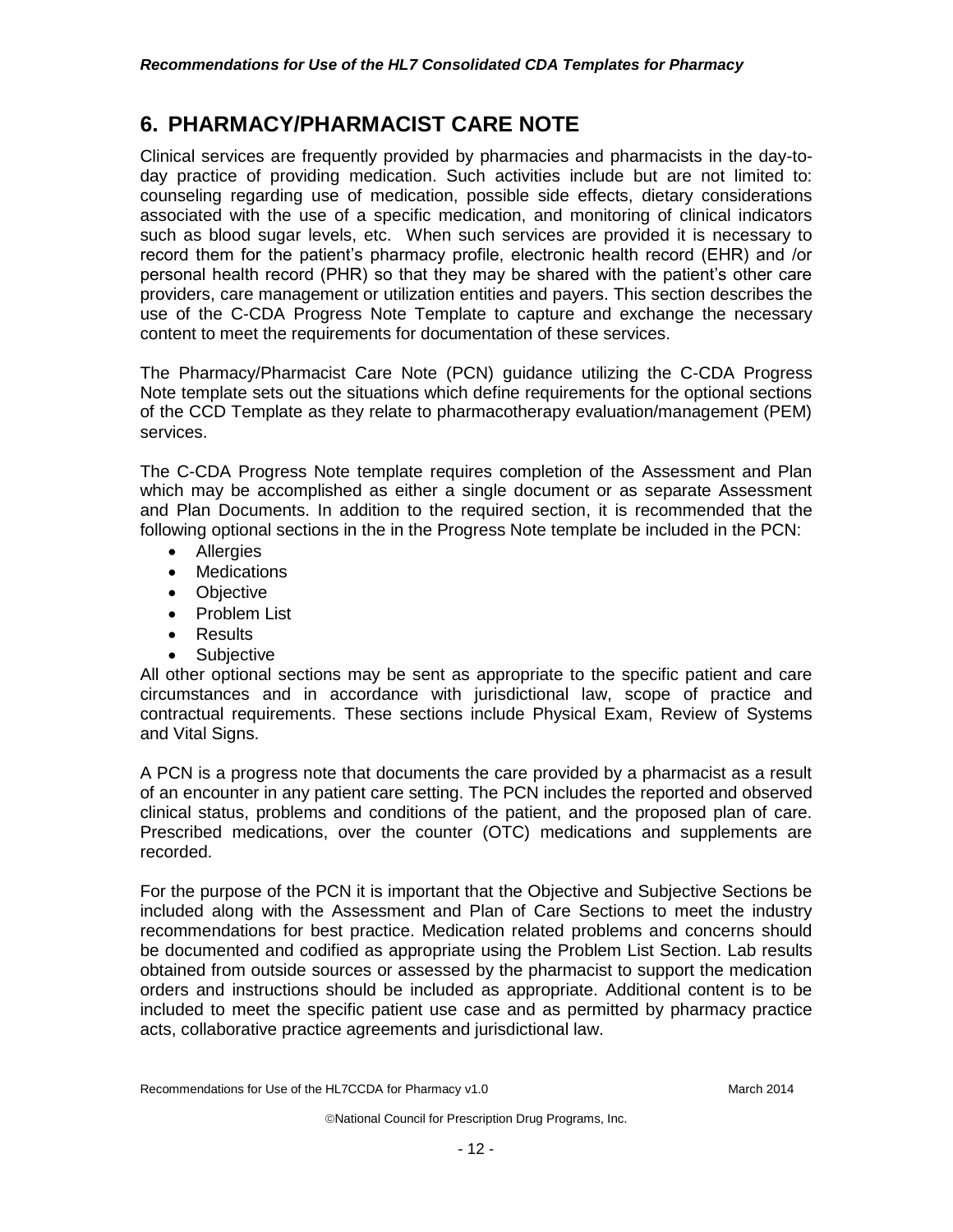The PCN uses the Progress Note and must conform to the US Realm Clinical Document Header. It must carry the document-level templateId 2.16.840.1.113883.10.20.22.1.9 "Progress Note" asserting conformance with specific constraints of a Progress Note as well as the templateId for the US Realm Clinical Document Header template.

The Progress Note recommends use of a single document type LOINC code, 11506-3 "Subsequent evaluation note", with further specification provided by author or performer, setting, or specialty rather than the pre-coordinated LOINC codes (e.g. 34132-1 for outpatient pharmacy services), to avoid conflicting data related to coded values describing the author or performer of the service act or the practice setting at the header level.

#### <span id="page-12-0"></span>*6.1 ASSESSMENT AND PLAN SECTION*

The Assessment and Plan Section(s) includes the subjective and objective observations resulting from the pharmacist's/clinician's encounter and assessment of with the patient as well as the conclusions and working assumptions used to plan and guide treatment of the patient and identification of pending orders, interventions, encounters, referrals, services, and procedures for the patient.

The C-CDA Progress Note allows the Assessment and Plan Sections to be combined or separated to meet local policy requirements. In order to align with the pharmacist's process of care structure, this guidance document recommends the Assessment and Plan Sections be separate.

#### <span id="page-12-1"></span>**6.1.1 ASSESSMENT SECTION**

The Assessment Section includes the clincian's "impression" or "diagnoses" used as the basis for fomulation of the treatment plan and recommendations for other services e.g. testing, referrals or procedures. It may include a list of identified diseases and/or problems.

#### <span id="page-12-2"></span>**6.1.2 PLAN OF CARE SECTION**

The Plan of Care Section contains pending orders, referrals, interventions, encounters, appointments, services, and procedures recommended and/or scheduled or any other pending event of clinical significance to the current care for the patient. It includes information pertinent to the ongoing care of the patient such as MTM treatment goals and clinical reminders such as prompts for disease prevention and management, patient safety, and health-care quality improvements and indication that patient education was given or will be provided.

#### <span id="page-12-3"></span>*6.2 ALLERGIES SECTION*

The Allergy Section should list currently active and any relevant historical allergies and adverse reactions including any medication allergies, adverse reactions, idiosyncratic reactions, anaphylaxis/anaphylactoid reactions to food items, and metabolic variations or adverse reactions/allergies to other substances (such as latex, iodine, tape adhesives) that would impact the safety of health care delivery and affect the selection and utilization of specific medication therapies.

Recommendations for Use of the HL7CCDA for Pharmacy v1.0 March 2014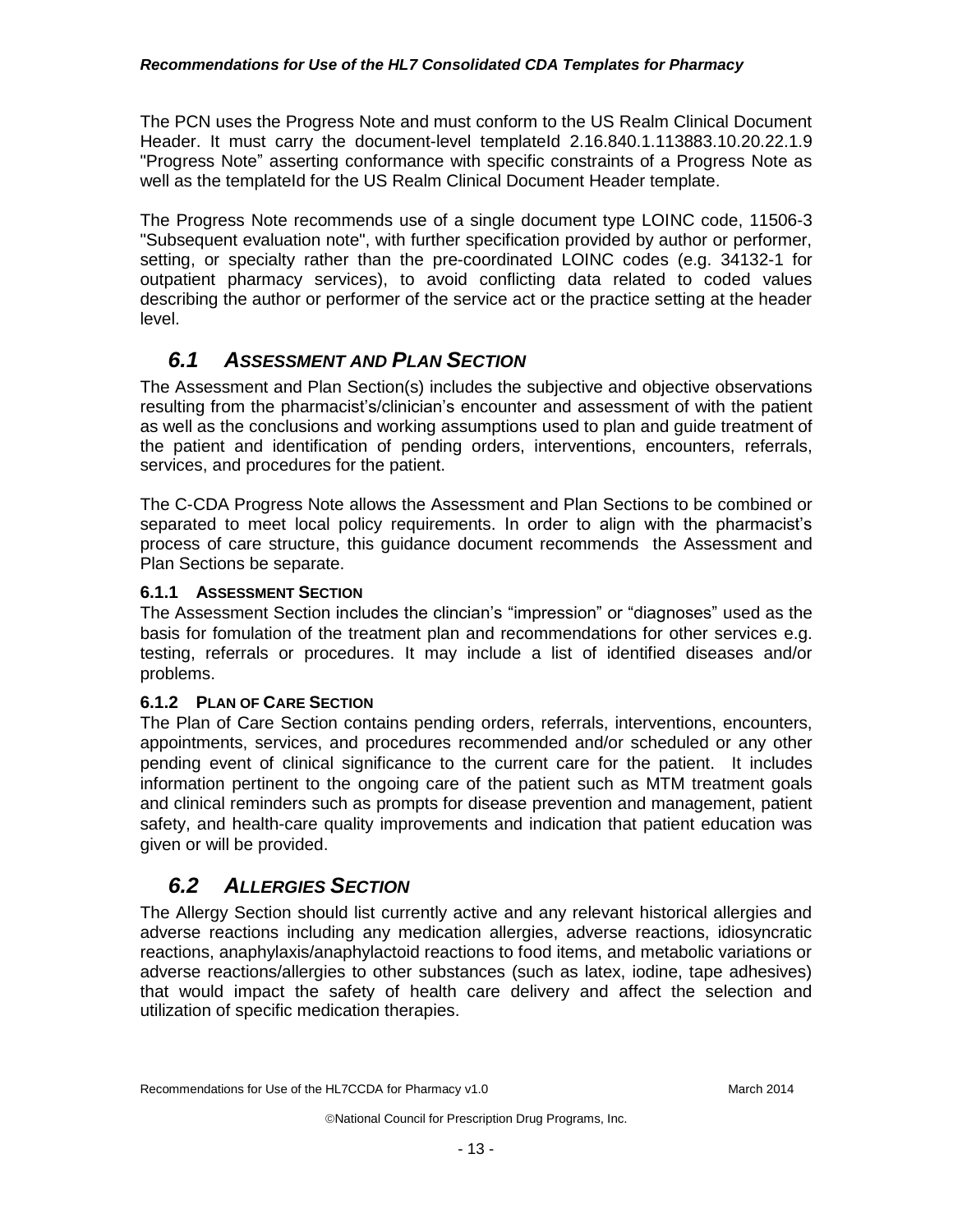#### *6.3 MEDICATIONS SECTION*

<span id="page-13-0"></span>The Medications Section defines a patient's current medications and pertinent medication history. At a minimum, the currently active medications are to be listed, with an entire medication history as an option. The section may also include a patient's prescription and dispense history. If the patient is not known to be on medications an entry asserting that is required in the Medications Section.

## <span id="page-13-1"></span>*6.4 OBJECTIVE SECTION*

The Objective Section contains the information the pharmacist/clinician has accumulated about the patient gathered through tests, measures, or observations that produce a quantified or categorized result. It includes important and relevant positive and negative test results, physical findings, review of systems, and other measurements and observations.

## <span id="page-13-2"></span>*6.5 PHYSICAL EXAM SECTION*

The Physical Exam Section includes direct observations of the patient made by the examining pharmacist/clinician as permitted by state regulation and/or business practice. The examination may include the use of simple instruments and may also describe simple maneuvers performed directly on the patient's body. It does not include laboratory or imaging findings. The exam may be comprehensive or limited to areas related to the chief complaint.

## <span id="page-13-3"></span>*6.6 PROBLEM LIST SECTION*

This Problem List Section lists and describes all relevant clinical problems at the time of the report. For the purpose of the PCN special attention given to medication related problems. At a minimum, all pertinent current and historical problems should be listed.

## <span id="page-13-4"></span>*6.7 RESULTS SECTION*

The Results Section contains the results of testing performed relevant to the current episode of care including observations such as hematology, chemistry, serology, virology, toxicology, microbiology, plain x-ray, ultrasound, CT, MRI, angiography, echocardiography, nuclear medicine, pathology, and procedure observations. It can contain all results for the period of time being documented including notable results such as abnormal values or relevant trends. Where allowed by pharmacy practice acts, pharmacists may obtain samples and perform the analysis.

## <span id="page-13-5"></span>*6.8 REVIEW OF SYSTEMS SECTION*

The Review of Systems Section contains a relevant collection of symptoms and functions systematically gathered by a pharmacist/clinician. It includes symptoms the patient is currently experiencing, some of which were not elicited during the history of present illness, as well as a potentially large number of pertinent negatives, for example, symptoms that the patient denied experiencing.

Recommendations for Use of the HL7CCDA for Pharmacy v1.0 March 2014